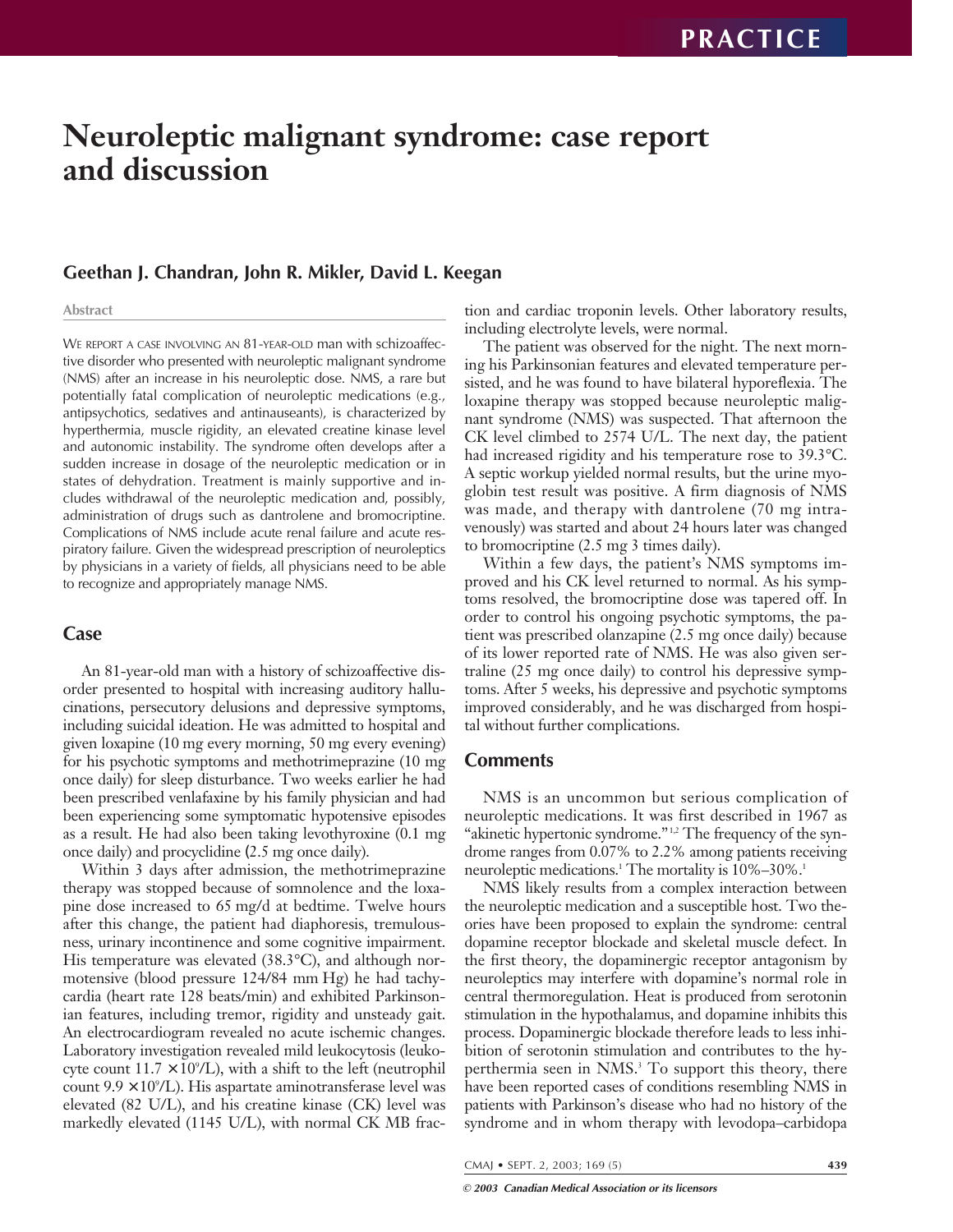| <b>Box 1: Neuroleptic medications associated</b><br>with neuroleptic malignant syndrome<br>$(NMS)*$ |                                   |
|-----------------------------------------------------------------------------------------------------|-----------------------------------|
| Typical neuroleptics                                                                                | Atypical neuroleptics             |
| • Haloperidol $(+++)$                                                                               | $Clozapine (+)$                   |
| • Chlorpromazine $(++)$                                                                             | Olanzapine $(+)$                  |
| • Fluphenazine, long<br>$acting (++)$<br>• Fluphenazine $(++)$                                      | Quetiapine (+)<br>Risperidone (+) |
| $\bullet$ Levomepromazine $(+)$                                                                     |                                   |
| • Loxapine $(+)$                                                                                    |                                   |

and amantadine was abruptly stopped.<sup>4</sup> Because central thermoregulation is mediated by noradrenergic, dopaminergic, serotoninergic and cholinergic pathways, it is unlikely that the syndrome is due to central dopaminergic blockade alone.1 Furthermore, dopamine may directly inhibit skeletal muscle contraction, and therefore dopamine blockade may result in increased skeletal muscle contraction.<sup>5</sup>

In the second theory, NMS is believed to share a pathophysiology with malignant hyperthermia.<sup>6</sup> The symptoms of hyperthermia, rigidity and elevated CK levels are common to both conditions, as is the response to the peripheral muscle relaxant, dantrolene. Furthermore, both conditions produce abnormal in vitro contractility test results.1,7 As has been found in patients with malignant hyperthermia, in vitro investigations of patients with NMS have revealed

multiple defects in skeletal muscle, usually associated with increased calcium release from the sarcoplasmic reticulum.<sup>5</sup>

associated with NMS.<sup>1,8-14</sup>

Most neuroleptic medications have some risk of NMS associated with them (Box 1). $1,1,8-14$  Even atypical neuroleptics previously thought to have less risk, such as olanzapine $13,14$  and quetiapine,<sup>8</sup> have been associated with reported cases of NMS. A rapid change in neuroleptic dose is a major risk factor for the syndrome,<sup>15</sup> especially if it occurs within 5 days before the onset of symptoms,<sup>16</sup> and the risk can persist for 20 days or more after discontinuing the neuroleptic therapy.<sup>1</sup> NMS most often occurs after the initiation or increase in dose of neuroleptics, but rarely it can occur after the sudden discontinuation of the drug therapy.<sup>17</sup> There is no demonstrable relation between the actual dose or duration of exposure of the neuroleptic and the development or fatal outcome of

NMS.18 There seems to be no significant difference in the duration of clinical symptoms with long-acting neuroleptics compared with short-acting ones.<sup>18</sup> Psychomotor agitation preceding the onset of symptoms is a significant clinical manifestation in patients who are at risk of NMS.15,19 Dehydration with the concomitant use of neuroleptics has been implicated as a risk factor for the syndrome, because the decreased blood volume induces peripheral vasoconstriction and impairs heat dissipation. NMS can often be prevented by ensuring that patients receiving neuroleptics are well hydrated. Other risk factors for NMS include stress, humidity and concomitant use of lithium, anticholinergic agents or some antidepressants.<sup>9</sup>

Many diagnostic criteria have been proposed for NMS, but because of its variable presentation, no single set of criteria is used universally. Some clinical manifestations are described in Box 2.<sup>1,9,20</sup> The symptoms usually develop over 24 to 72 hours and can last from 1 to 44 days (about 10 days on average).<sup>13</sup> There is no typical sequence of symptoms, but extrapyramidal symptoms usually occur before autonomic ones.17 Hyperthermia, rigidity and recent initiation of drug therapy with one or more neuroleptics are common features of NMS.

The differential diagnosis of NMS is described in Box 3.1,10,12,20,21 A thorough history taking, physical examination and laboratory investigations, including leukocyte count with differential, renal function tests, and measurement of electrolyte, serum CK, urine myoglobin and serum lithium concentrations, should be performed. An electroencephalogram, CT scan of the head and lumbar puncture should also be considered to rule out other causes.

For treatment, it is essential to recognize the symptoms and to stop the neuroleptic therapy immediately. Supportive therapy, such as fever reduction, hydration and nutri-

### **Box 2: Clinical manifestations of NMS**

#### **Physical findings**

- Abnormal blood pressure (typically hypertension)\*
- Altered level of consciousness\*
- Chorea
- Diaphoresis\*
- Fever (temperature  $> 38.5^{\circ}C$ )\*
- Generalized tonic-clonic seizures
- Muscle rigidity\*
- Mutism
- Opisthotonos†
- Positive Babinski's sign
- Tachycardia\*
- Tachypnea\*
- Trismus‡

#### **Laboratory findings**

- ↑ Creatine kinase level\*
- Leukocytosis, with shift to the left\*
- Myoglobinuria<sup>\*</sup>
	- ↑ Transaminase levels

\*Common finding. †Extreme hyperextension of the body in which the head and heels are bent backward and the body is bowed forward.

‡Motor disturbance of the trigeminal nerve, especially spasm of the masticatory muscles, with difficulty in opening the mouth.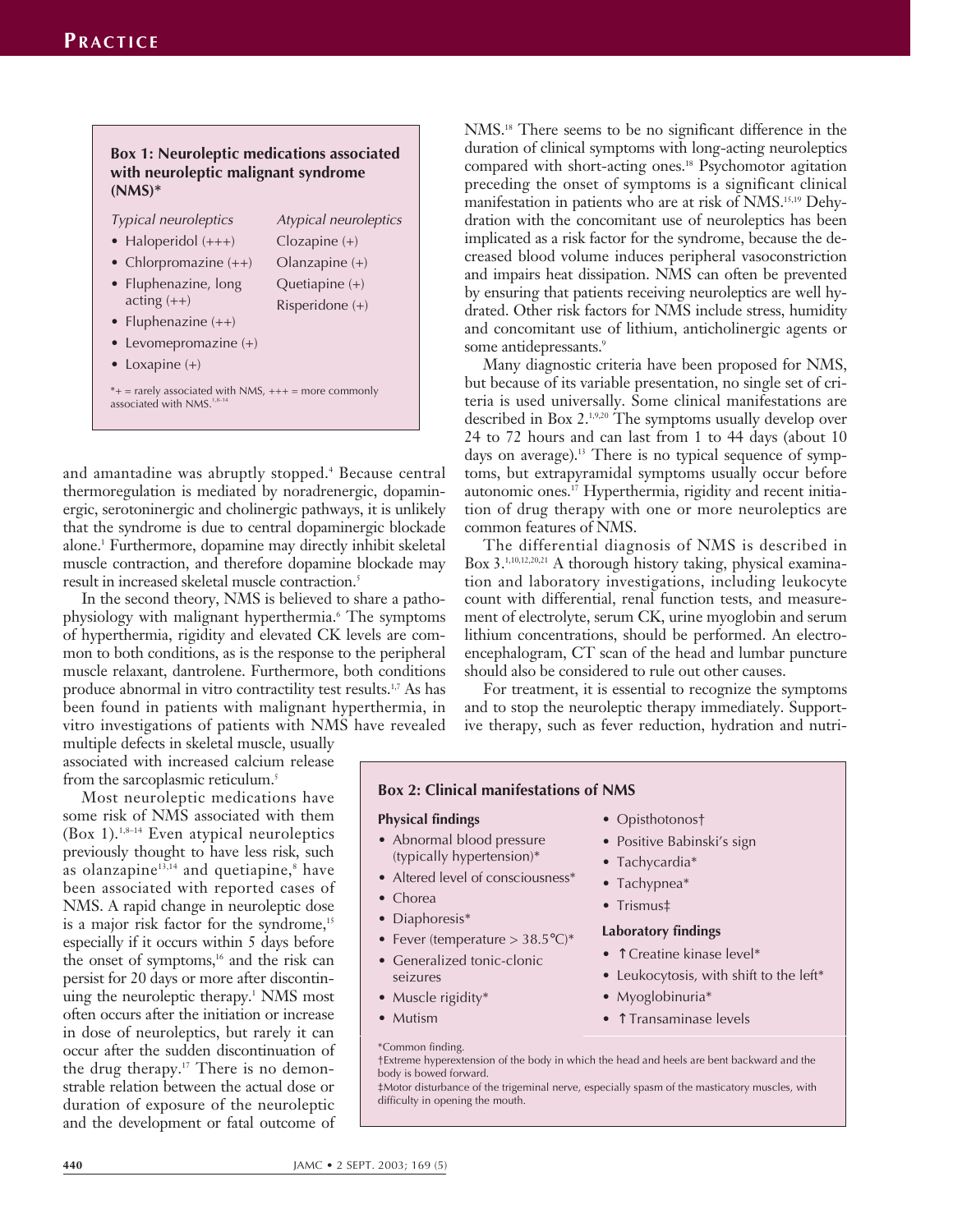## **Box 3: Differential diagnosis of NMS**

- Acute lethal catatonia
- ASA overdose
- Central anticholinergic syndrome
- Central nervous system infection (especially acute viral encephalitis)
- Drug interaction (e.g., between monoamine oxidase inhibitors and antidepressants or narcotics)
- Heat illness
- Heavy metal poisoning (e.g., lead, arsenic)
- Lithium toxicity
- Malignant hyperthermia
- Neuroleptic-related heat stroke
- Sepsis
- Serotonin syndrome
- Tetanus
- Thyrotoxicosis
- Withdrawal states (alcohol, benzodiazepine, barbiturate withdrawal)

tion, is important until the blood levels of the neuroleptic drug decrease. It is controversial whether specific therapies are beneficial in addition to the supportive therapy. The role of intravenous dantrolene sodium therapy, used widely in malignant hyperthermia, is unclear, but it is still administered to reduce body temperature and to relax peripheral muscles by inhibiting the release of calcium from the sarcoplasmic reticulum of muscle.1 The recommended dose is 2 mg/kg intravenously, repeated every 10 minutes if necessary, to a maximum of  $10 \text{ mg/kg}$  daily.<sup>1</sup> It is only usually given in the acute stage and not continued for more than a few days. Hepatotoxic effects may occur if the daily dose exceeds 10 mg/kg.<sup>1</sup> Bromocriptine, a dopamine agonist, usually improves muscle rigidity within a few hours, followed by a reduction in temperature and an improvement in blood pressure.<sup>1</sup> Doses of 2.5–10 mg up to 4 times daily have been used with some success.<sup>9</sup> Hypotension is the most common adverse effect of bromocriptine therapy. It can be mild or severe, and treatment would be similar to that of other causes of hypotension. It is unknown what affects the degree of hypotension and other autonomic factors. Dantrolene and bromocriptine may be used together, without more adverse effects than with either one alone.<sup>22</sup> Amantadine and levadopa–carbidopa have been used successfully to reduce hyperthermia in patients with NMS.<sup>23</sup> Treatment of NMS must be continued for 2–3 weeks until symptoms remit. Because of possible exacerbation of NMS symptoms, dopamine antagonists such as metoclopramide should be avoided.

Many serious complications of NMS can arise and must

## **Box 4: Complications associated with NMS**

- Rhabdomyolysis
- Acute renal failure
- Acute respiratory failure (pulmonary embolism, aspiration pneumonia)
- Seizures
- Brain damage
- Myocardial infarction
- Disseminated intravascular coagulation
- Hepatic failure
- Escherichia coli fasciitis
- Sepsis

be treated aggressively. Some common ones are described in Box 4.1,10,12,18 Myoglobinuria, due to rhabdomyolysis, may develop and progress to acute renal failure, which would require temporary dialysis.20 Renal failure is a strong predictor of death, with an associated mortality of 50%.<sup>1</sup> Acute respiratory failure, due to a pulmonary embolism or aspiration pneumonia, often requires mechanical ventilation in the intensive care unit.

After an episode of NMS, neuroleptic therapy is still required to control the patient's psychiatric symptoms. Rechallenging the patient with the same neuroleptic drug at the same dose results in the syndrome recurring in 5 out of 6 cases.1 The use of a lower potency neuroleptic (Box 1) is safe in 9 out of 10 cases.<sup>18</sup> Starting with an atypical neuroleptic such as olanzapine at a low dose and slowly increasing the dose while monitoring for signs of NMS and for control of psychotic symptoms is the safest option. The goal is to find the lowest dose necessary that will control the psychotic symptoms. It is important to prevent significant dehydration in patients taking neuroleptics in order to prevent the recurrence of NMS.

In summary, NMS is a potentially fatal complication of neuroleptic therapy regardless of the duration or dose of the drug. The mortality and morbidity associated with NMS can be decreased if one understands the role of neuroleptics in causing such a serious complication, if neuroleptic therapy is started slowly, in incremental doses, and if timely supportive therapy is provided.

This article has been peer reviewed.

From the Departments of General Surgery (Chandran) and Pharmacology (Mikler), University of Saskatchewan, Saskatoon, Sask., and the Department of Psychiatry, Royal University Hospital, Saskatoon, Sask. (Keegan)

Competing interests*:* None declared.

Contributors*:* Dr. Chandran was the principal author and was responsible for collecting data (chart and literature reviews). Dr. Mikler was instrumental in organizing and planning the presentation of the manuscript. Dr. Keegan was the attending physician and was involved in the chart review. All authors contributed to the revision of the manuscript and approved the final version.